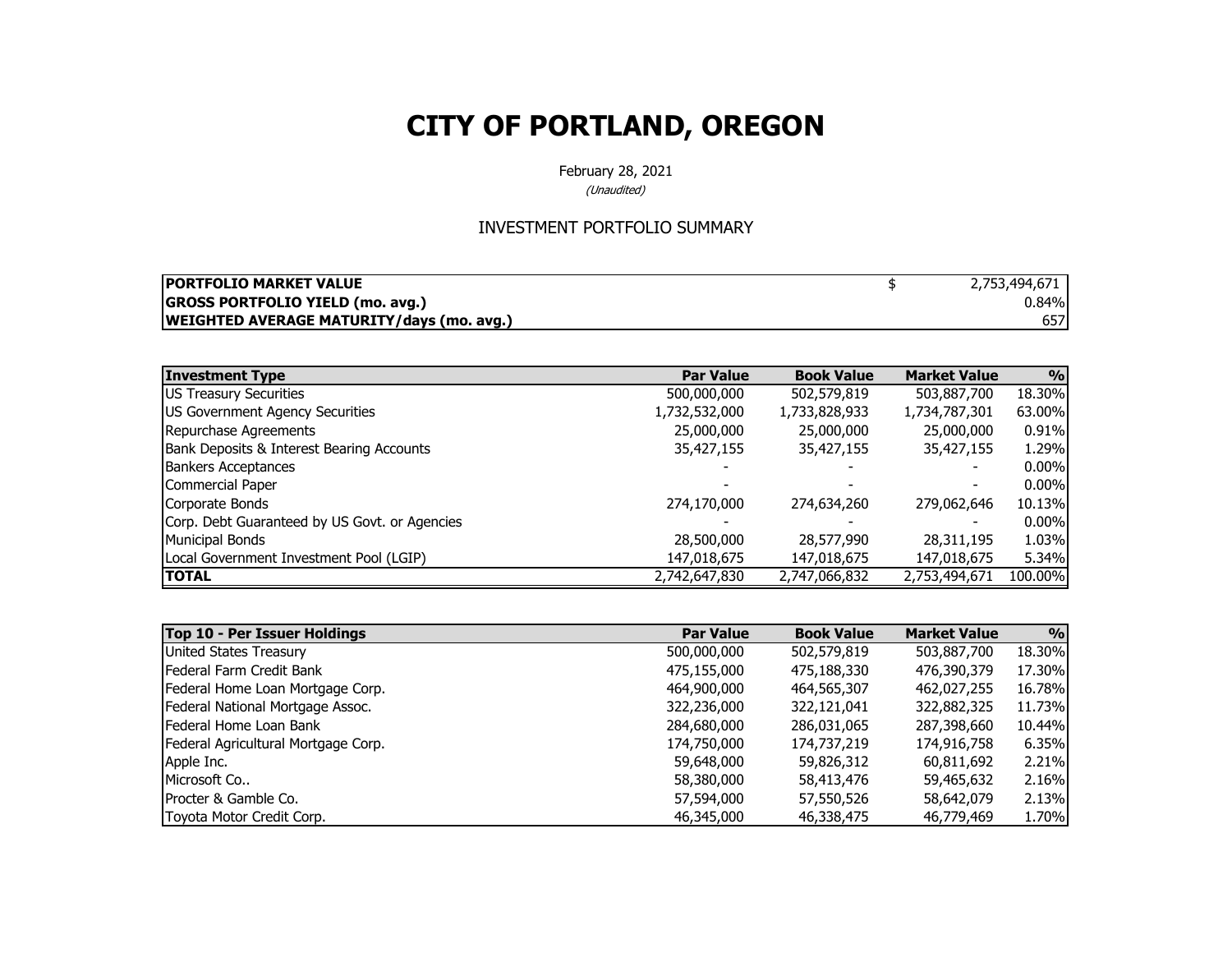|                                     |        | PORTFOLIO HOLDINGS |                  |                   |                     |
|-------------------------------------|--------|--------------------|------------------|-------------------|---------------------|
| <b>Issuer</b>                       | Coupon | <b>Maturity</b>    | <b>Par Value</b> | <b>Book Value</b> | <b>Market Value</b> |
| Federal Farm Credit Bank            | 2.500  | $3/1/2021$ \$      | 4,200,000        | \$<br>4,199,921   | \$<br>4,200,000     |
| Federal Agricultural Mortgage Corp. | 2.680  | $3/1/2021$ \$      | 25,000,000       | \$<br>25,000,000  | \$<br>25,000,000    |
| United States Treasury              | 0.000  | 3/25/2021<br>\$    | 10,000,000       | \$<br>9,999,257   | \$<br>9,999,800     |
| <b>United States Treasury</b>       | 1.250  | 3/31/2021<br>\$    | 40,000,000       | \$<br>39,984,965  | \$<br>40,038,800    |
| Federal Agricultural Mortgage Corp. | 1.950  | $4/1/2021$ \$      | 1,000,000        | \$<br>999,214     | \$<br>1,001,590     |
| Toyota Motor Credit Corp., MTN      | 2.950  | $4/13/2021$ \$     | 1,500,000        | \$<br>1,499,582   | \$<br>1,504,725     |
| Toyota Motor Credit Corp., MTN      | 0.000  | $4/13/2021$ \$     | 1,920,000        | \$<br>1,919,345   | \$<br>1,920,730     |
| Federal Agricultural Mortgage Corp. | 1.820  | $4/16/2021$ \$     | 9,500,000        | \$<br>9,497,300   | \$<br>9,521,090     |
| Federal Agricultural Mortgage Corp. | 2.650  | $4/19/2021$ \$     | 10,000,000       | \$<br>9,998,438   | \$<br>10,034,700    |
| Federal Agricultural Mortgage Corp. | 2.650  | $4/19/2021$ \$     | 5,000,000        | \$<br>4,999,776   | \$<br>5,017,350     |
| Federal Farm Credit Bank            | 2.625  | $4/23/2021$ \$     | 10,000,000       | \$<br>9,998,567   | \$<br>10,037,200    |
| United States Treasury              | 2.250  | 4/30/2021 \$       | 40,000,000       | \$<br>40,039,044  | \$<br>40,144,000    |
| Jefferies & Co. Inc., REPO          | 0.070  | 5/6/2021 \$        | 25,000,000       | \$<br>25,000,000  | \$<br>25,000,000    |
| Federal Farm Credit Bank            | 0.000  | 5/13/2021<br>\$    | 10,000,000       | \$<br>9,999,713   | \$<br>10,002,000    |
| <b>United States Treasury</b>       | 2.625  | 5/15/2021 \$       | 25,000,000       | \$<br>25,126,280  | \$<br>25,131,250    |
| United States Treasury              | 2.625  | $5/15/2021$ \$     | 25,000,000       | \$<br>25,049,295  | \$<br>25,131,250    |
| Federal Agricultural Mortgage Corp. | 1.830  | 5/17/2021 \$       | 17,000,000       | \$<br>16,992,491  | 17,063,920          |
| Toyota Motor Credit Corp., MTN      | 2.750  | 5/17/2021 \$       | 5,925,000        | \$<br>5,921,255   | \$<br>5,956,225     |
| Toyota Motor Credit Corp., MTN      | 2.750  | 5/17/2021 \$       | 2,000,000        | \$<br>1,998,676   | \$<br>2,010,540     |
| Google Inc., MTN                    | 3.625  | 5/19/2021<br>\$    | 1,000,000        | \$<br>1,002,497   | \$<br>1,007,620     |
| Federal Farm Credit Bank            | 0.000  | 5/20/2021<br>\$    | 37,500,000       | \$<br>37,499,483  | \$<br>37,502,625    |
| <b>United States Treasury</b>       | 0.000  | 5/20/2021<br>\$    | 20,000,000       | \$<br>19,994,713  | \$<br>19,997,800    |
| Federal Agricultural Mortgage Corp. | 0.000  | 5/28/2021<br>\$    | 20,000,000       | \$<br>20,000,000  | \$<br>20,001,000    |
| Federal Agricultural Mortgage Corp. | 0.000  | $6/3/2021$ \$      | 40,000,000       | \$<br>40,000,000  | \$<br>39,998,000    |
| Federal Home Loan Bank              | 0.000  | 6/14/2021<br>\$    | 50,000,000       | \$<br>50,000,533  | \$<br>49,993,000    |
| Federal Agricultural Mortgage Corp. | 0.000  | 6/14/2021<br>\$    | 25,000,000       | \$<br>25,000,000  | \$<br>25,001,750    |
| <b>United States Treasury</b>       | 0.000  | $6/15/2021$ \$     | 25,000,000       | \$<br>24,993,684  | \$<br>24,995,500    |
| Federal National Mortgage Assoc.    | 2.750  | 6/22/2021<br>\$    | 15,000,000       | \$<br>14,999,635  | \$<br>15,122,700    |
| United States Treasury              | 0.000  | 6/24/2021<br>\$    | 20,000,000       | \$<br>19,994,200  | \$<br>19,996,800    |
| United States Treasury              | 2.125  | 6/30/2021<br>\$    | 15,000,000       | \$<br>15,100,397  | \$<br>15,103,200    |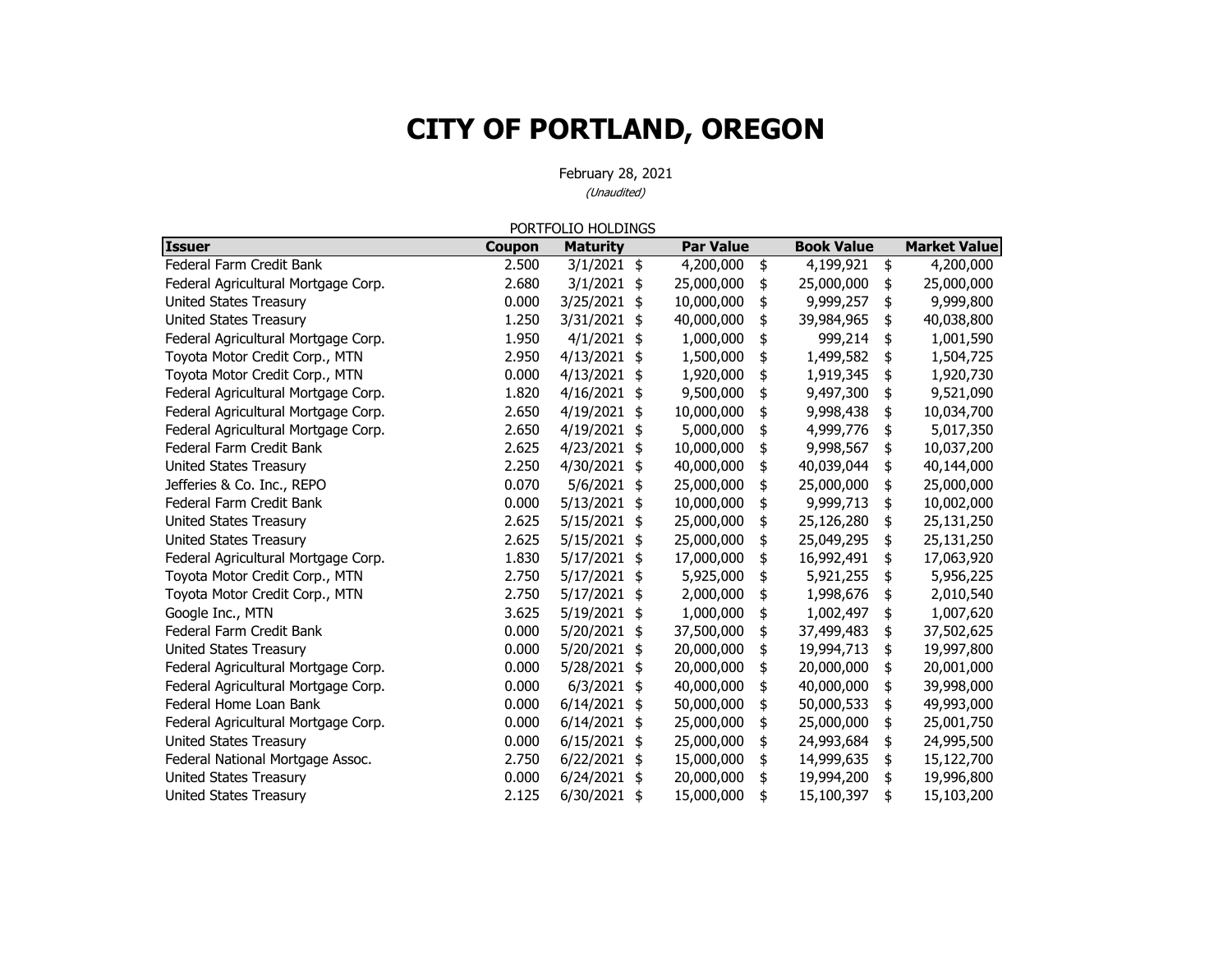|                                     |               | PORTFOLIO HOLDINGS |      |                  |                   |                     |
|-------------------------------------|---------------|--------------------|------|------------------|-------------------|---------------------|
| <b>Issuer</b>                       | <b>Coupon</b> | <b>Maturity</b>    |      | <b>Par Value</b> | <b>Book Value</b> | <b>Market Value</b> |
| Federal Home Loan Bank              | 1.125         | 7/14/2021 \$       |      | 25,000,000       | \$<br>25,095,401  | \$<br>25,098,500    |
| Federal Home Loan Bank              | 1.125         | 7/14/2021 \$       |      | 5,000,000        | \$<br>4,998,137   | \$<br>5,019,700     |
| Federal Home Loan Bank              | 0.000         | 7/21/2021 \$       |      | 40,000,000       | \$<br>39,985,700  | \$<br>39,992,000    |
| US Dept. of Housing and Urban Dev.  | 2.570         | $8/1/2021$ \$      |      | 1,500,000        | \$<br>1,500,000   | \$<br>1,515,210     |
| <b>United States Treasury</b>       | 1.125         | 8/31/2021 \$       |      | 25,000,000       | \$<br>25,127,722  | \$<br>25,131,750    |
| Federal Home Loan Bank              | 0.125         | 9/17/2021 \$       |      | 15,000,000       | \$<br>14,998,590  | \$<br>15,006,900    |
| Federal Farm Credit Bank            | 0.000         | 9/20/2021          | \$   | 5,000,000        | \$<br>5,003,912   | \$<br>5,004,050     |
| <b>United States Treasury</b>       | 1.125         | 9/30/2021 \$       |      | 25,000,000       | \$<br>24,924,033  | \$<br>25,154,250    |
| Federal Farm Credit Bank            | 0.000         | 10/4/2021 \$       |      | 7,000,000        | \$<br>7,000,000   | \$<br>7,007,210     |
| Federal Farm Credit Bank            | 0.000         | 10/4/2021 \$       |      | 7,000,000        | \$<br>7,000,000   | \$<br>7,007,210     |
| Federal Farm Credit Bank            | 0.000         | 10/4/2021 \$       |      | 7,000,000        | \$<br>7,000,000   | \$<br>7,007,210     |
| Federal Agricultural Mortgage Corp. | 0.000         | 10/29/2021 \$      |      | 20,000,000       | \$<br>20,000,000  | \$<br>20,020,000    |
| Federal Farm Credit Bank            | 0.000         | 11/2/2021          | \$   | 15,000,000       | \$<br>15,000,000  | \$<br>15,013,800    |
| Federal Farm Credit Bank            | 0.000         | 11/2/2021 \$       |      | 15,000,000       | \$<br>15,000,000  | \$<br>15,013,800    |
| Procter & Gamble Co., MTN           | 1.700         | 11/3/2021 \$       |      | 16,095,000       | \$<br>15,970,629  | \$<br>16,263,032    |
| Procter & Gamble Co., MTN           | 1.700         | 11/3/2021 \$       |      | 1,426,000        | \$<br>1,433,111   | \$<br>1,440,887     |
| Procter & Gamble Co., MTN           | 1.700         | 11/3/2021 \$       |      | 10,000,000       | \$<br>9,940,349   | \$<br>10,104,400    |
| Federal Farm Credit Bank            | 0.000         | 11/23/2021 \$      |      | 18,000,000       | \$<br>18,016,770  | \$<br>18,038,700    |
| Johnson & Johnson, MTN              | 2.450         | 12/5/2021          | \$   | 3,000,000        | \$<br>2,999,345   | \$<br>3,050,040     |
| Federal Farm Credit Bank            | 2.800         | 12/17/2021 \$      |      | 3,494,000        | \$<br>3,497,535   | \$<br>3,569,505     |
| United States Treasury              | 0.000         | 1/31/2022 \$       |      | 10,000,000       | \$<br>10,003,116  | \$<br>10,006,900    |
| <b>United States Treasury</b>       | 0.000         | 1/31/2022 \$       |      | 10,000,000       | \$<br>9,999,890   | \$<br>10,006,900    |
| Microsoft Co., MTN                  | 2.400         | $2/6/2022$ \$      |      | 10,000,000       | \$<br>9,998,217   | \$<br>10,183,400    |
| Microsoft Co., MTN                  | 2.400         | $2/6/2022$ \$      |      | 7,000,000        | \$<br>7,016,743   | \$<br>7,128,380     |
| Microsoft Co., MTN                  | 2.400         | 2/6/2022 \$        |      | 12,081,000       | \$<br>12,080,873  | \$<br>12,302,566    |
| Procter & Gamble Co., MTN           | 2.300         | $2/6/2022$ \$      |      | 10,000,000       | \$<br>9,988,201   | \$<br>10,194,500    |
| Apple Inc., MTN                     | 2.500         | 2/9/2022 \$        |      | 21,000,000       | \$<br>21,006,047  | \$<br>21,414,960    |
| Apple Inc., MTN                     | 0.000         | 2/9/2022 \$        |      | 4,698,000        | \$<br>4,709,660   | \$<br>4,719,987     |
| Microsoft Co., MTN                  | 2.375         | 2/12/2022 \$       |      | 10,224,000       | \$<br>10,246,331  | \$<br>10,416,722    |
| Microsoft Co., MTN                  | 2.375         | 2/12/2022          | - \$ | 1,500,000        | \$<br>1,500,464   | \$<br>1,528,275     |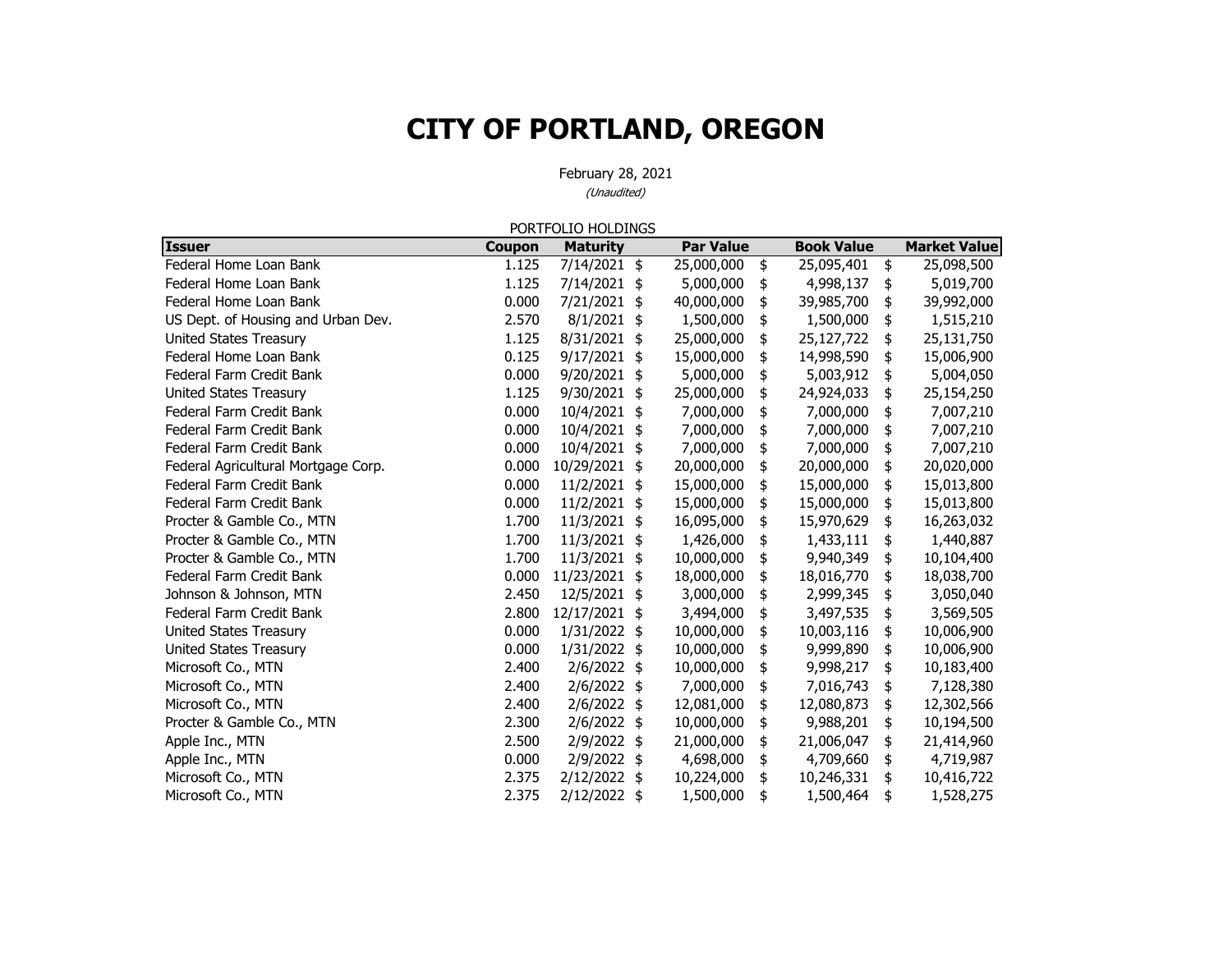February 28, 2021 (Unaudited)

**Issuer Coupon Maturit y Par Value Book Value Market Value** Microsoft Co., MTN 2.389 2.375 2/12/2022  $\frac{1}{2}$  3,575,000  $\frac{1}{2}$  3,574,152  $\frac{1}{2}$  3,642,389 Microsoft Co., MTN 263,900 14,000,000 14,000,000 14,000,000 14,000,000 14,263,900 Toyota Motor Credit Corp., MTN 2.850 2/18/2022 \$ 10,000,000 \$ 10,000,000 \$ 10,011,400 3M Co., MTN 2.750 2.750 3/1/2022  $\frac{1}{2}$  3/0,000,000  $\frac{1}{2}$  10,088,401  $\frac{1}{2}$  10,232,500 3M Co., MTN 2.750 3/1/2022 \$ 7,450,000 \$ 7,515,863 \$ 7,623,213 3M Co., MTN 2.750 3/1/2022 \$ 10,000,000 \$ 9,998,434 \$ 10,232,500 3M Co., MTN 2022 1,000,000 1,000,000 1,005,077 1,023,250 3M Co., MTN 2.750 3/1/2022 \$ 13,303,000 \$ 13,414,583 \$ 13,612,295 3M Co., MTN 2.750 3/1/2022 \$ 2,950,000 \$ 2,961,613 \$ 3,018,588 Johnson & Johnson, MTN 2.250 3/3/2022 \$ 3,500,000 \$ 3,519,658 \$ 3,563,770 Federal National Mortgage Assoc.  $\begin{array}{ccccccccc}\n & 0.000 & 3/9/2022 & $ & 10,000,000 & $ & 10,000,000 & $ & 10,015,200\n\end{array}$ United States Treasury 10.375 3/31/2022 \$ 30,000,000 \$ 30,079,911 \$ 30,081,000 United States Treasury 10.375 3/31/2022 1 30,000,000 1 30,087,449 1 30,081,000 Federal National Mortgage Assoc. 2.250 4/12/2022 \$ 7,500,000 \$ 7,490,799 \$ 7,680,600 Federal National Mortgage Assoc. 2.250 4/12/2022 \$ 5,000,000 \$ 4,993,865 \$ 5,120,400 Federal Farm Credit Bank 2.800 4/27/2022 4,000,000 \$ 3,998,360 \$ 4,122,200 \$ Federal Farm Credit Bank2.800 4/27/2022 \$ 11,396,000 \$ 11,391,297 \$ 11,744,148 United States Treasury 15,000 2000 2000 4/30/2022 25 25,000,000 25 25,024,828 25,025,750 Apple Inc., MTN 2.300 5/11/2022 \$5,950,000 \$5,934,881 \$6,087,445 Apple Inc., MTN 2.700 3/13/2022 \$3,000,000 \$3,007,573 \$3,090,150 Apple Inc., MTN 2.700 3/13/2022 \$ 10,000,000 \$ 10,188,556 \$ 10,300,500 Federal Home Loan Mortgage Corp. 10.000 0.300 5/13/2022 \$ 10,000,000 \$ 10,000,000 \$ 10,002,500 Federal Farm Credit Bank0.150 5/16/2022 \$ 25,000,000 \$ 24,993,475 \$ 24,997,500 Federal Farm Credit Bank0.000  $5/20/2022$  \$ 6,000,000 \$ 6,000,000 \$ 6,023,160 Federal Farm Credit Bank0.000  $5/20/2022$  \$ 6,000,000 \$ 6,000,000 \$ 6,023,160 Federal Farm Credit Bank0.000 5/20/2022 \$ 6,000,000 \$ 6,000,000 \$ 6,023,160 Federal Farm Credit Bank 0.000 5/20/2022 7,000,000 \$ 7,000,000 \$ 7,027,020 \$ Federal Home Loan Mortgage Corp. 0.290 5/27/2022  $\frac{1}{2}$  25,000,000  $\frac{1}{2}$  25,000,000  $\frac{1}{2}$  24,995,250 United States Treasury 15,000,000 125 5/31/2022 25 25,000,000 25 25,007,762 25,003,000 Federal Home Loan Bank0.250 6/3/2022 \$ 25,000,000 \$ 24,997,760 \$ 25,035,500 PORTFOLIO HOLDINGS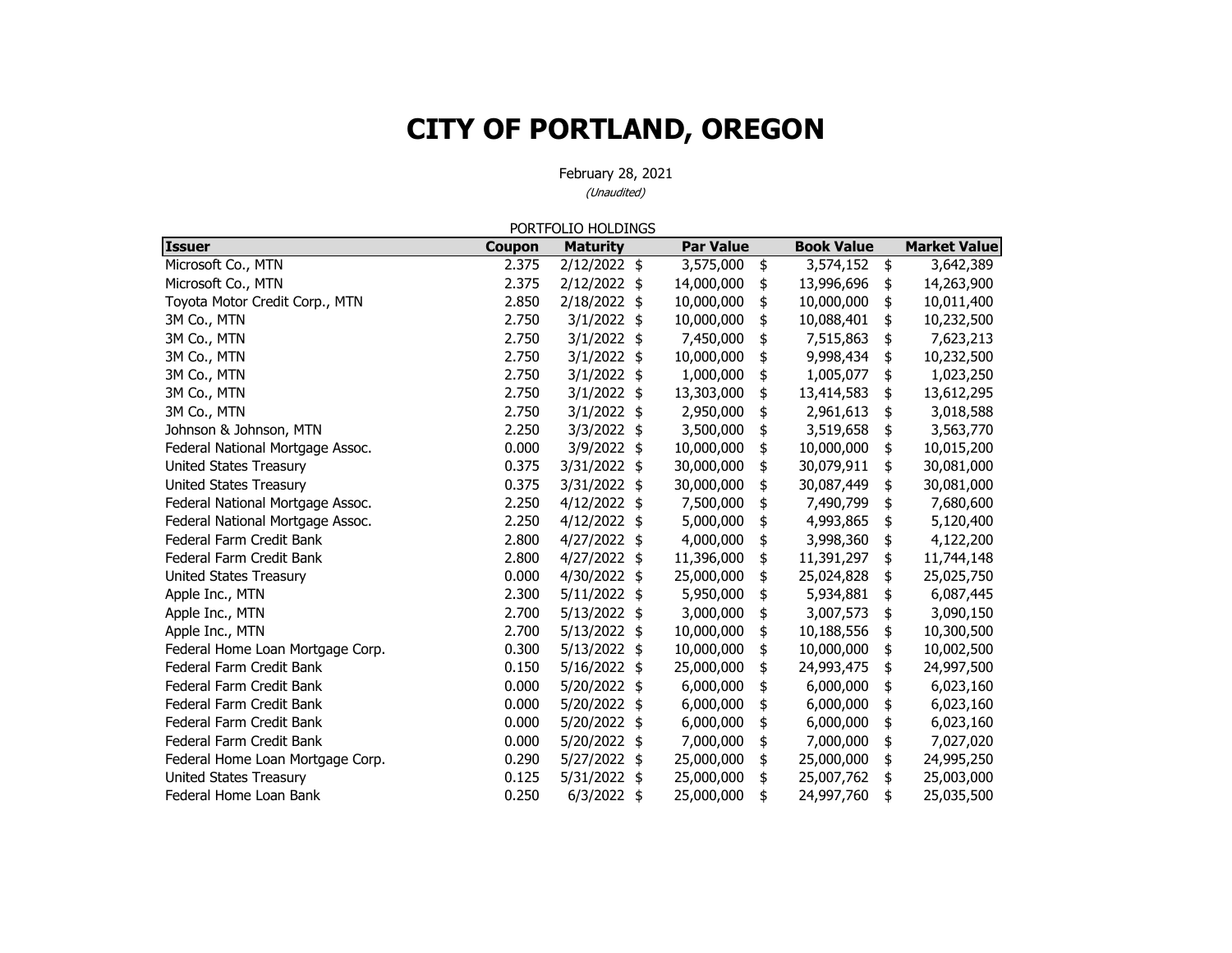|                                     |        | PORTFOLIO HOLDINGS |                  |                   |                     |
|-------------------------------------|--------|--------------------|------------------|-------------------|---------------------|
| <b>Issuer</b>                       | Coupon | <b>Maturity</b>    | <b>Par Value</b> | <b>Book Value</b> | <b>Market Value</b> |
| Federal Farm Credit Bank            | 2.200  | $6/3/2022$ \$      | 5,000,000        | \$<br>5,131,554   | \$<br>5,127,550     |
| Federal Farm Credit Bank            | 0.000  | $6/8/2022$ \$      | 25,000,000       | \$<br>25,000,000  | \$<br>24,994,500    |
| Federal Home Loan Bank              | 2.750  | 6/10/2022 \$       | 10,865,000       | \$<br>10,857,315  | \$<br>11,227,891    |
| Federal Home Loan Bank              | 2.125  | $6/10/2022$ \$     | 10,000,000       | \$<br>10,035,156  | \$<br>10,253,400    |
| Federal Home Loan Bank              | 2.125  | $6/10/2022$ \$     | 4,250,000        | \$<br>4,360,342   | \$<br>4,357,695     |
| Federal Home Loan Mortgage Corp.    | 0.350  | $6/14/2022$ \$     | 25,000,000       | \$<br>25,000,000  | \$<br>25,011,750    |
| Toyota Motor Credit Corp., MTN      | 2.350  | 7/14/2022 \$       | 20,000,000       | \$<br>20,000,000  | \$<br>20,111,000    |
| Procter & Gamble Co., MTN           | 2.150  | 8/11/2022 \$       | 9,294,000        | \$<br>9,357,452   | \$<br>9,556,184     |
| Procter & Gamble Co., MTN           | 2.150  | 8/11/2022 \$       | 10,779,000       | \$<br>10,860,784  | \$<br>11,083,076    |
| Federal Home Loan Bank              | 0.125  | 8/12/2022 \$       | 5,000,000        | \$<br>4,992,957   | \$<br>4,997,950     |
| Federal Home Loan Bank              | 0.125  | 8/12/2022 \$       | 5,000,000        | \$<br>4,992,957   | \$<br>4,997,950     |
| Federal Farm Credit Bank            | 0.000  | 8/30/2022 \$       | 20,000,000       | \$<br>20,041,514  | \$<br>20,080,600    |
| Federal Farm Credit Bank            | 0.000  | 8/30/2022 \$       | 10,000,000       | \$<br>10,000,000  | \$<br>10,040,300    |
| Federal National Mortgage Assoc.    | 1.375  | 9/6/2022 \$        | 4,000,000        | \$<br>3,992,937   | \$<br>4,076,680     |
| Federal National Mortgage Assoc.    | 1.375  | 9/6/2022 \$        | 4,000,000        | \$<br>3,992,937   | \$<br>4,076,680     |
| Federal National Mortgage Assoc.    | 1.375  | 9/6/2022 \$        | 8,000,000        | \$<br>7,985,875   | \$<br>8,153,360     |
| Federal National Mortgage Assoc.    | 1.375  | 9/6/2022 \$        | 4,000,000        | \$<br>3,992,937   | \$<br>4,076,680     |
| Federal National Mortgage Assoc.    | 1.375  | 9/6/2022 \$        | 12,349,000       | \$<br>12,578,461  | \$<br>12,585,730    |
| Federal Home Loan Bank              | 2.000  | 9/9/2022 \$        | 8,700,000        | \$<br>8,942,443   | \$<br>8,943,426     |
| Apple Inc., MTN                     | 1.700  | $9/11/2022$ \$     | 5,000,000        | \$<br>4,999,566   | \$<br>5,112,550     |
| Federal Farm Credit Bank            | 0.000  | 9/23/2022 \$       | 10,000,000       | \$<br>9,999,214   | \$<br>10,007,100    |
| <b>United States Treasury</b>       | 0.125  | 9/30/2022 \$       | 25,000,000       | \$<br>24,991,433  | \$<br>24,993,250    |
| Federal Agricultural Mortgage Corp. | 0.000  | 10/13/2022 \$      | 2,250,000        | \$<br>2,250,000   | \$<br>2,257,358     |
| Federal Home Loan Mortgage Corp.    | 0.320  | 10/20/2022 \$      | 10,000,000       | \$<br>9,999,268   | \$<br>10,006,500    |
| Federal Home Loan Mortgage Corp.    | 0.320  | 10/20/2022 \$      | 10,000,000       | \$<br>9,998,902   | 10,006,500          |
| Federal Farm Credit Bank            | 0.000  | 11/7/2022 \$       | 4,900,000        | \$<br>4,894,159   | \$<br>4,921,707     |
| Federal Farm Credit Bank            | 0.000  | 11/7/2022 \$       | 8,000,000        | \$<br>8,000,000   | \$<br>8,047,680     |
| Federal Farm Credit Bank            | 0.000  | 11/7/2022 \$       | 5,000,000        | \$<br>5,000,000   | \$<br>5,029,800     |
| Federal Farm Credit Bank            | 0.000  | 12/12/2022 \$      | 30,000,000       | \$<br>30,000,000  | \$<br>30,171,900    |
| Federal National Mortgage Assoc.    | 2.375  | 1/19/2023          | \$<br>4,000,000  | \$<br>3,991,522   | \$<br>4,167,160     |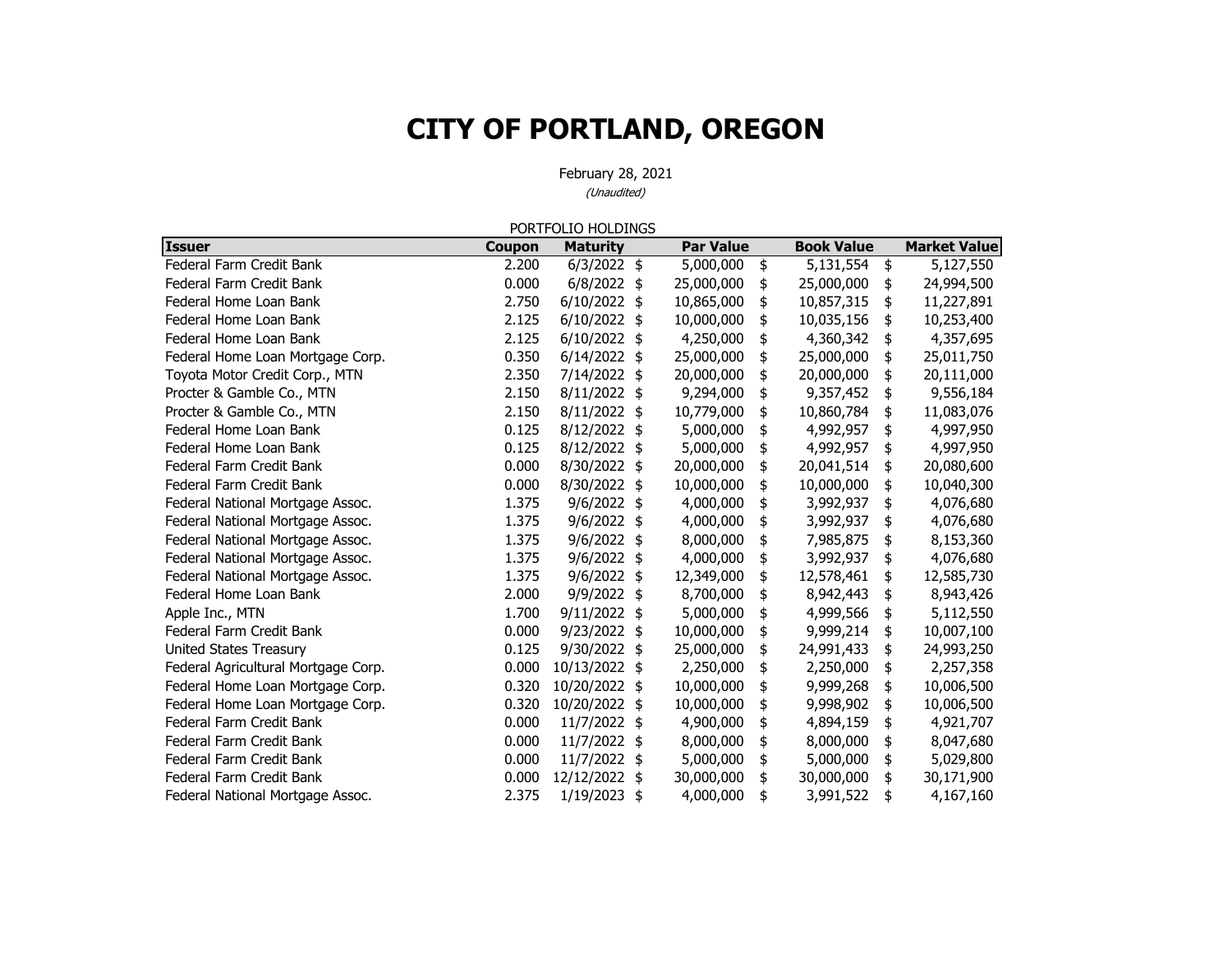|                                  |        | PORTFOLIO HOLDINGS |               |                  |                   |                     |
|----------------------------------|--------|--------------------|---------------|------------------|-------------------|---------------------|
| <b>Issuer</b>                    | Coupon | <b>Maturity</b>    |               | <b>Par Value</b> | <b>Book Value</b> | <b>Market Value</b> |
| Federal Farm Credit Bank         | 1.640  | 1/24/2023 \$       |               | 1,785,000        | \$<br>1,784,434   | \$<br>1,806,009     |
| United States Treasury           | 0.000  | $1/31/2023$ \$     |               | 25,000,000       | \$<br>25,000,730  | \$<br>25,002,000    |
| Federal Farm Credit Bank         | 0.125  | $2/3/2023$ \$      |               | 9,000,000        | \$<br>8,995,135   | \$<br>8,996,400     |
| Federal Farm Credit Bank         | 0.125  | $2/3/2023$ \$      |               | 24,000,000       | \$<br>23,987,027  | \$<br>23,990,400    |
| Federal Home Loan Bank           | 1.375  | 2/17/2023 \$       |               | 2,000,000        | \$<br>1,997,575   | \$<br>2,048,420     |
| Federal Home Loan Bank           | 1.375  | 2/17/2023 \$       |               | 5,000,000        | \$<br>4,993,938   | \$<br>5,121,050     |
| Toyota Motor Credit Corp., MTN   | 2.900  | 3/30/2023          | $\frac{1}{2}$ | 5,000,000        | \$<br>4,999,617   | \$<br>5,264,850     |
| Federal Home Loan Mortgage Corp. | 0.375  | 4/20/2023 \$       |               | 5,000,000        | \$<br>4,991,064   | \$<br>5,023,700     |
| Federal Home Loan Mortgage Corp. | 0.375  | 4/20/2023 \$       |               | 5,000,000        | \$<br>4,991,064   | \$<br>5,023,700     |
| Federal Home Loan Mortgage Corp. | 0.375  | 4/20/2023 \$       |               | 5,000,000        | \$<br>4,991,064   | \$<br>5,023,700     |
| Apple Inc., MTN                  | 0.750  | $5/11/2023$ \$     |               | 10,000,000       | \$<br>9,980,028   | \$<br>10,086,100    |
| Federal National Mortgage Assoc. | 0.250  | 5/22/2023 \$       |               | 5,000,000        | \$<br>5,003,975   | \$<br>5,006,350     |
| Federal National Mortgage Assoc. | 0.250  | 5/22/2023          | \$            | 5,000,000        | \$<br>5,003,593   | \$<br>5,006,350     |
| Federal National Mortgage Assoc. | 0.250  | 5/22/2023 \$       |               | 1,725,000        | \$<br>1,726,218   | \$<br>1,727,191     |
| Federal National Mortgage Assoc. | 0.250  | 5/22/2023 \$       |               | 18,729,000       | \$<br>18,750,511  | \$<br>18,752,786    |
| Federal Farm Credit Bank         | 0.000  | 5/30/2023 \$       |               | 25,000,000       | \$<br>25,000,000  | \$<br>25,152,000    |
| United States Treasury           | 2.750  | 5/31/2023          | \$            | 25,000,000       | \$<br>25,607,964  | \$<br>26,431,750    |
| United States Treasury           | 2.750  | 5/31/2023          | $\frac{1}{2}$ | 25,000,000       | \$<br>26,443,148  | \$<br>26,431,750    |
| Federal National Mortgage Assoc. | 0.250  | 7/10/2023          | \$            | 10,000,000       | \$<br>9,983,039   | \$<br>10,008,100    |
| Federal National Mortgage Assoc. | 0.250  | 11/27/2023         | \$            | 10,000,000       | \$<br>9,989,580   | \$<br>9,987,200     |
| Federal National Mortgage Assoc. | 0.250  | 11/27/2023 \$      |               | 10,000,000       | \$<br>9,989,580   | \$<br>9,987,200     |
| Federal National Mortgage Assoc. | 0.250  | 11/27/2023 \$      |               | 5,000,000        | \$<br>4,994,790   | \$<br>4,993,600     |
| Federal Home Loan Mortgage Corp. | 0.250  | 12/4/2023          | \$            | 10,000,000       | \$<br>9,990,870   | \$<br>9,980,700     |
| Federal Home Loan Mortgage Corp. | 0.250  | 12/4/2023 \$       |               | 15,000,000       | \$<br>14,986,305  | \$<br>14,971,050    |
| Federal Home Loan Mortgage Corp. | 0.625  | 1/30/2024 \$       |               | 12,500,000       | \$<br>12,500,000  | \$<br>12,504,625    |
| Federal Home Loan Bank           | 2.500  | 2/13/2024 \$       |               | 5,000,000        | \$<br>4,989,515   | \$<br>5,319,500     |
| Federal Home Loan Bank           | 2.500  | $2/13/2024$ \$     |               | 10,000,000       | \$<br>9,979,033   | \$<br>10,639,000    |
| Federal National Mortgage Assoc. | 0.340  | 2/15/2024 \$       |               | 3,283,000        | \$<br>3,286,165   | \$<br>3,286,250     |
| Federal Farm Credit Bank         | 0.875  | $4/8/2024$ \$      |               | 5,000,000        | \$<br>5,000,000   | \$<br>5,029,950     |
| Federal Farm Credit Bank         | 0.580  | 6/3/2024           | \$            | 25,000,000       | \$<br>24,948,717  | \$<br>25,024,750    |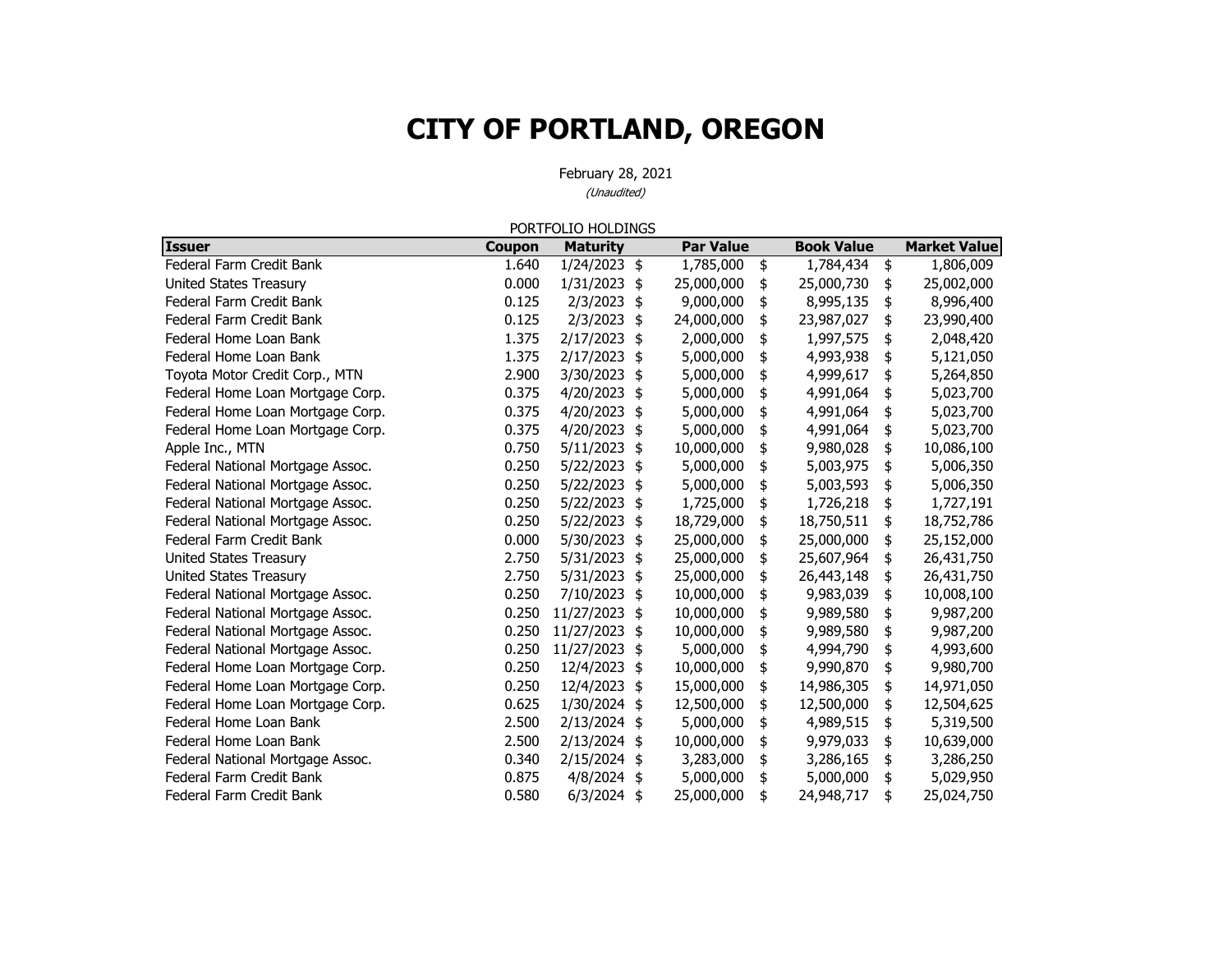|                                  |               | PORTFOLIO HOLDINGS |               |                  |                   |                     |
|----------------------------------|---------------|--------------------|---------------|------------------|-------------------|---------------------|
| <b>Issuer</b>                    | <b>Coupon</b> | <b>Maturity</b>    |               | <b>Par Value</b> | <b>Book Value</b> | <b>Market Value</b> |
| Federal Farm Credit Bank         | 0.580         | $6/3/2024$ \$      |               | 25,000,000       | \$<br>24,958,945  | \$<br>25,024,750    |
| Federal Home Loan Mortgage Corp. | 0.550         | $6/17/2024$ \$     |               | 16,500,000       | \$<br>16,489,781  | \$<br>16,506,765    |
| Federal National Mortgage Assoc. | 0.410         | 8/12/2024 \$       |               | 15,000,000       | \$<br>14,993,910  | \$<br>15,005,250    |
| Federal Home Loan Bank           | 2.875         | 9/13/2024 \$       |               | 6,600,000        | \$<br>7,189,911   | \$<br>7,163,376     |
| Tennessee Valley Authority       | 2.875         | 9/15/2024 \$       |               | 4,311,000        | \$<br>4,698,333   | \$<br>4,664,114     |
| Federal National Mortgage Assoc. | 0.420         | 9/30/2024 \$       |               | 25,000,000       | \$<br>25,000,000  | \$<br>25,005,000    |
| Federal National Mortgage Assoc. | 1.625         | 10/15/2024 \$      |               | 5,000,000        | \$<br>4,993,782   | \$<br>5,212,100     |
| Federal National Mortgage Assoc. | 1.625         | 10/15/2024 \$      |               | 5,000,000        | \$<br>4,993,782   | \$<br>5,212,100     |
| State of Oregon, MUNI            | 0.795         | $11/1/2024$ \$     |               | 3,500,000        | \$<br>3,543,902   | \$<br>3,546,445     |
| Federal Home Loan Mortgage Corp. | 0.450         | 11/25/2024 \$      |               | 25,000,000       | \$<br>25,000,000  | \$<br>24,940,000    |
| Federal Home Loan Mortgage Corp. | 0.740         | 12/10/2024 \$      |               | 25,000,000       | \$<br>25,000,000  | \$<br>25,018,500    |
| Federal Farm Credit Bank         | 0.470         | 1/27/2025          | \$            | 22,880,000       | \$<br>22,858,608  | \$<br>22,747,525    |
| Federal Farm Credit Bank         | 0.400         | 1/28/2025          | \$            | 10,000,000       | \$<br>9,989,991   | \$<br>9,952,600     |
| Federal Home Loan Mortgage Corp. | 1.500         | 2/12/2025          | \$            | 5,000,000        | \$<br>4,996,950   | \$<br>5,190,650     |
| Federal Home Loan Mortgage Corp. | 1.500         | 2/12/2025 \$       |               | 5,000,000        | \$<br>4,996,950   | \$<br>5,190,650     |
| Federal Home Loan Mortgage Corp. | 1.500         | 2/12/2025          | \$            | 5,000,000        | \$<br>4,996,950   | \$<br>5,190,650     |
| Federal Home Loan Bank           | 0.500         | 4/14/2025          | \$            | 10,000,000       | \$<br>9,959,008   | \$<br>9,952,800     |
| Federal National Mortgage Assoc. | 0.625         | 4/22/2025 \$       |               | 4,000,000        | \$<br>3,993,152   | \$<br>3,998,720     |
| Federal National Mortgage Assoc. | 0.625         | 4/22/2025          | $\frac{4}{5}$ | 4,000,000        | \$<br>3,993,152   | \$<br>3,998,720     |
| Federal National Mortgage Assoc. | 0.625         | 4/22/2025          | \$            | 4,000,000        | \$<br>3,993,152   | \$<br>3,998,720     |
| Federal National Mortgage Assoc. | 0.625         | 4/22/2025          | \$            | 4,000,000        | \$<br>3,993,152   | \$<br>3,998,720     |
| Federal National Mortgage Assoc. | 0.625         | 4/22/2025          | \$            | 4,000,000        | \$<br>3,993,152   | \$<br>3,998,720     |
| Federal Home Loan Mortgage Corp. | 0.850         | 4/30/2025          | \$            | 10,000,000       | \$<br>10,000,000  | \$<br>10,003,300    |
| Tennessee Valley Authority       | 0.750         | 5/15/2025          | \$            | 5,000,000        | \$<br>4,987,639   | \$<br>4,992,600     |
| Federal Home Loan Mortgage Corp. | 0.750         | 5/28/2025          | \$            | 25,000,000       | \$<br>25,000,000  | \$<br>25,006,000    |
| Federal Home Loan Mortgage Corp. | 0.500         | 5/30/2025          | \$            | 11,750,000       | \$<br>11,750,000  | \$<br>11,567,170    |
| Multnomah County OR SD #1J, MUNI | 0.500         | $6/15/2025$ \$     |               | 25,000,000       | \$<br>25,034,089  | \$<br>24,764,750    |
| Federal National Mortgage Assoc. | 0.500         | 6/17/2025          | \$            | 5,000,000        | \$<br>4,991,084   | \$<br>4,963,200     |
| Federal National Mortgage Assoc. | 0.500         | 6/17/2025          | \$            | 5,000,000        | \$<br>4,991,084   | \$<br>4,963,200     |
| Federal National Mortgage Assoc. | 0.500         | 6/17/2025          | \$            | 15,000,000       | \$<br>14,973,250  | \$<br>14,889,600    |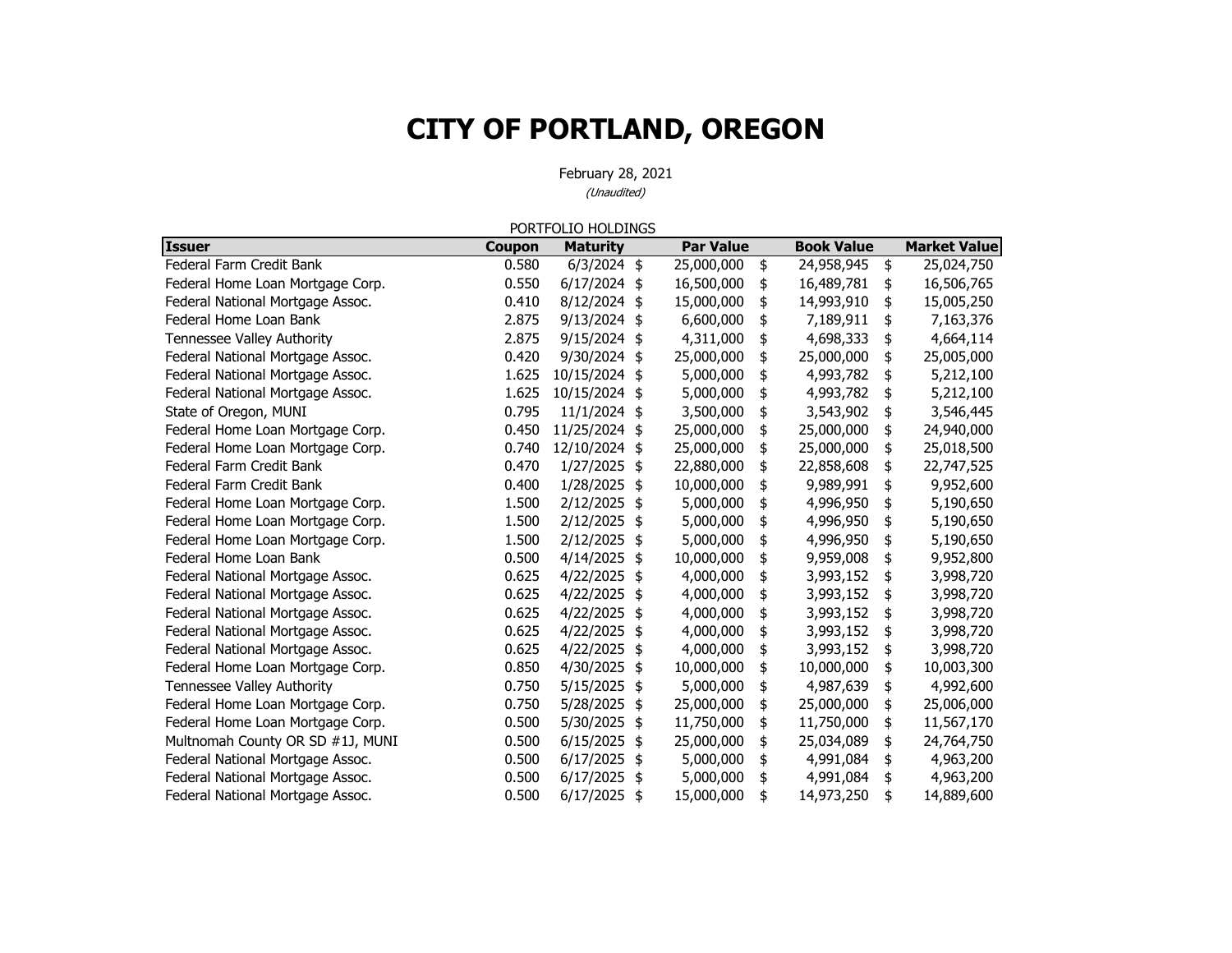February 28, 2021 (Unaudited)

|                                  |        | PORTFOLIO HOLDINGS |                     |                     |                     |
|----------------------------------|--------|--------------------|---------------------|---------------------|---------------------|
| <b>Issuer</b>                    | Coupon | <b>Maturity</b>    | <b>Par Value</b>    | <b>Book Value</b>   | <b>Market Value</b> |
| Federal National Mortgage Assoc. | 0.800  | 6/24/2025 \$       | 12,750,000          | \$<br>12,744,489    | \$<br>12,752,933    |
| Federal National Mortgage Assoc. | 0.375  | 8/25/2025          | \$<br>5,000,000     | \$<br>4,978,955     | \$<br>4,924,800     |
| Federal National Mortgage Assoc. | 0.375  | 8/25/2025          | \$<br>5,000,000     | \$<br>4,978,955     | \$<br>4,924,800     |
| Federal National Mortgage Assoc. | 0.375  | 8/25/2025          | \$<br>5,000,000     | \$<br>4,978,955     | \$<br>4,924,800     |
| Federal National Mortgage Assoc. | 0.375  | 8/25/2025          | \$<br>5,000,000     | \$<br>4,978,955     | \$<br>4,924,800     |
| Federal Home Loan Mortgage Corp. | 0.375  | 9/23/2025          | \$<br>5,000,000     | \$<br>4,986,231     | \$<br>4,911,600     |
| Federal Home Loan Mortgage Corp. | 0.375  | 9/23/2025          | \$<br>25,000,000    | \$<br>24,862,026    | \$<br>24,558,000    |
| Federal Home Loan Mortgage Corp. | 0.375  | 9/23/2025          | \$<br>25,000,000    | \$<br>24,902,776    | \$<br>24,558,000    |
| Federal Home Loan Mortgage Corp. | 0.500  | 9/29/2025          | \$<br>10,000,000    | \$<br>10,000,000    | \$<br>9,921,200     |
| Federal Home Loan Mortgage Corp. | 0.520  | 9/29/2025          | \$<br>15,000,000    | \$<br>15,000,000    | \$<br>14,883,750    |
| Federal Home Loan Mortgage Corp. | 0.550  | 9/30/2025          | \$<br>10,000,000    | \$<br>9,997,245     | \$<br>9,827,500     |
| Federal National Mortgage Assoc. | 0.500  | 11/7/2025          | \$<br>5,000,000     | \$<br>4,983,157     | \$<br>4,937,950     |
| Federal National Mortgage Assoc. | 0.500  | 11/7/2025          | \$<br>5,000,000     | \$<br>4,983,157     | \$<br>4,937,950     |
| Federal National Mortgage Assoc. | 0.500  | 11/7/2025          | \$<br>14,000,000    | \$<br>13,952,840    | \$<br>13,826,260    |
| Federal Home Loan Mortgage Corp. | 0.610  | 11/10/2025         | \$<br>9,200,000     | \$<br>9,200,000     | \$<br>9,168,444     |
| Federal National Mortgage Assoc. | 0.650  | 11/18/2025         | \$<br>15,000,000    | \$<br>15,000,000    | \$<br>14,894,550    |
| Federal Home Loan Mortgage Corp. | 0.625  | 11/24/2025         | \$<br>9,250,000     | \$<br>9,248,685     | \$<br>9,224,470     |
| Federal Home Loan Mortgage Corp. | 0.610  | 5/26/2026          | \$<br>30,000,000    | \$<br>30,000,000    | \$<br>29,434,200    |
| Federal Home Loan Mortgage Corp. | 0.625  | 5/28/2026          | \$<br>10,700,000    | \$<br>10,700,000    | \$<br>10,494,881    |
| Federal National Mortgage Assoc. | 0.750  | 7/30/2026          | \$<br>5,000,000     | \$<br>5,000,000     | \$<br>4,959,150     |
| Federal Home Loan Mortgage Corp. | 0.800  | 8/4/2026           | \$<br>10,000,000    | \$<br>9,995,020     | \$<br>9,823,900     |
| Federal Farm Credit Bank         | 0.670  | 8/13/2026          | \$<br>5,000,000     | \$<br>5,000,000     | \$<br>4,881,200     |
| Federal Home Loan Bank           | 1.625  | 3/12/2027          | \$<br>12,265,000    | \$<br>12,717,732    | \$<br>12,708,502    |
| Federal National Mortgage Assoc. | 0.800  | 4/29/2027          | \$<br>7,900,000     | \$<br>7,892,502     | \$<br>7,800,065     |
| Federal Home Loan Mortgage Corp. | 0.850  | 8/6/2027           | \$<br>25,000,000    | \$<br>25,000,000    | \$<br>24,433,250    |
| Federal Home Loan Mortgage Corp. | 1.000  | 12/23/2027         | \$<br>20,000,000    | \$<br>19,994,155    | \$<br>19,624,400    |
| Federal Home Loan Bank           | 1.000  | 2/25/2028          | \$<br>20,000,000    | \$<br>19,947,063    | \$<br>19,629,200    |
| Federal Home Loan Bank           | 1.100  | 2/25/2028 \$       | 10,000,000          | \$<br>10,000,000    | 9,892,900           |
|                                  |        |                    | \$<br>2,560,202,000 | \$<br>2,564,621,002 | \$<br>2,571,048,842 |

(CP) = Corp. Commercial Paper, (MTN) = Corp. Medium Term Note (MUNI) = Municipal Bond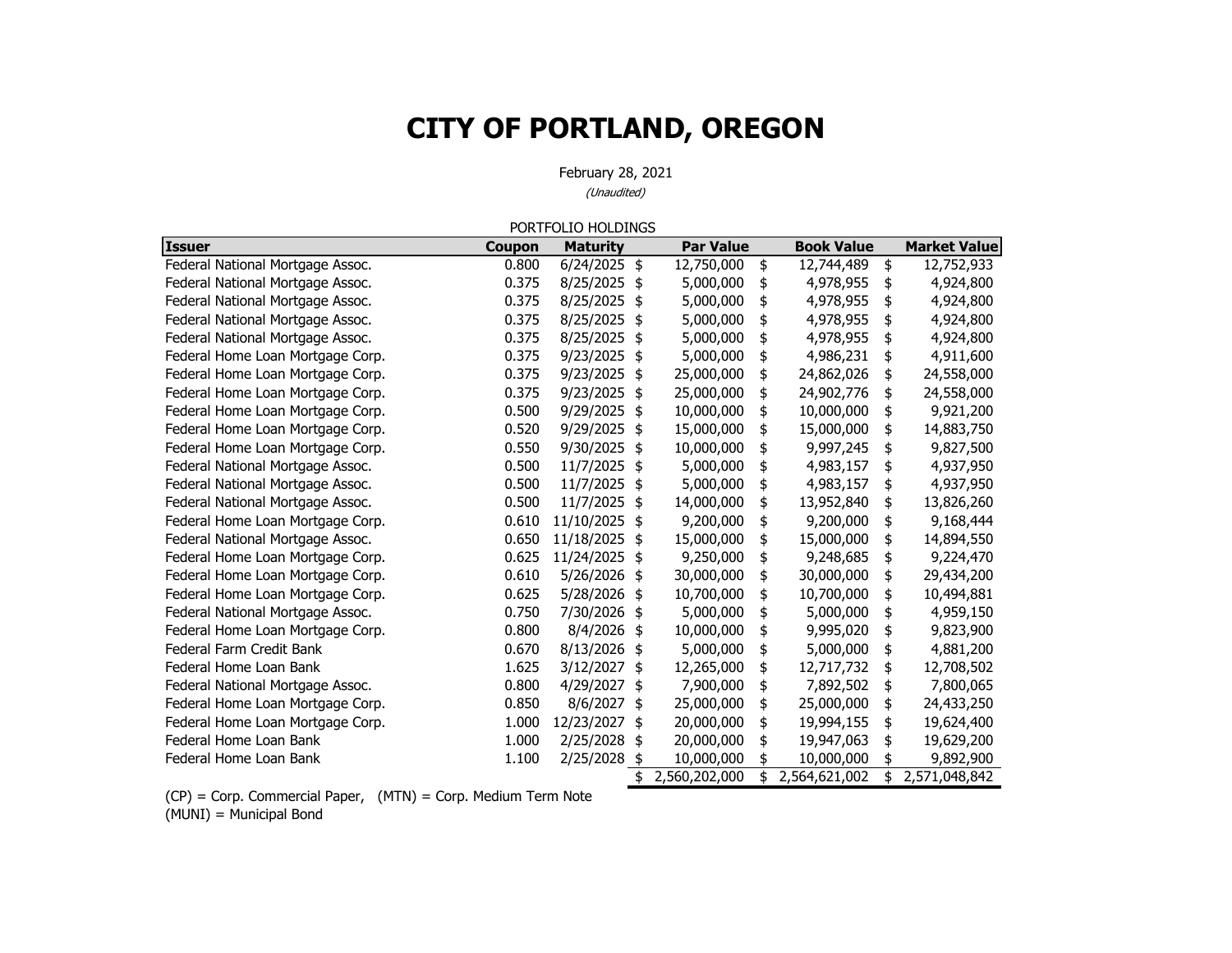February 28, 2021 (Unaudited)

#### **BANK DEPOSITS**

**Operating Accounts (DDA\*)**

| <b>BANK / CREDIT UNION</b>   | <b>DEPOSIT</b> |
|------------------------------|----------------|
| <b>Key Bank</b>              | 120,587        |
| <b>US Bank</b>               | 1,936,268      |
| <b>Wells Fargo Bank</b>      | 27,707,308     |
| <b>SUBTOTAL DDA Accounts</b> | 29,764,162     |

\* Demand Deposit Account (DDA) qualifies for compensating credit, up to but not above monthly banking fees.

#### **Interest Bearing Accounts / CD's**

| <b>BANK / CREDIT UNION</b>                | <b>DEPOSIT</b> |
|-------------------------------------------|----------------|
| Advantis Credit Union                     | 249,611        |
| Columbia State Bank                       | 246,820        |
| Beneficial State Bank                     | 500,538        |
| <b>OnPoint Community Credit Union</b>     | 251,724        |
| <b>Willamette Community Bank</b>          | 3,644,218      |
| The Commerce Bank of Oregon               | 251,436        |
| Umpqua Bank                               | 246,900        |
| Unitus Community Credit Union             | 252,499        |
| US Bank                                   | 19,245         |
| SUBTOTAL Interest Bearing Accounts / CD's | 5,662,993      |
| <b>TOTAL BANK DEPOSITS</b>                | \$35,427,155   |